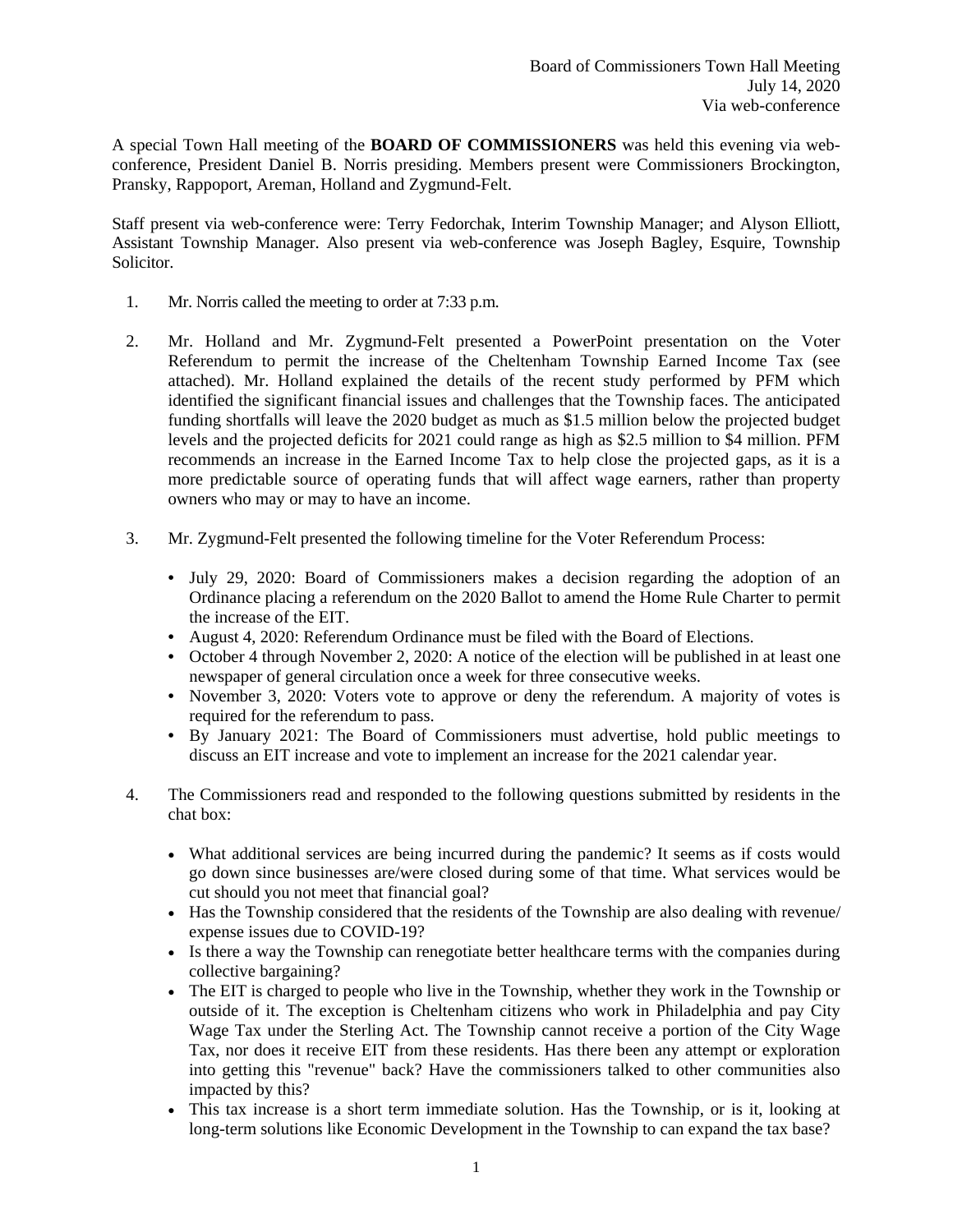- Why only tax the working people and not all by income?
- Will this no longer be a ballot question?
- Is there any State or Federal Funds available for the Township?
- Once an Ordinance is passed does it give the Commissioners the right to raise the maximum rate at will or would another referendum be required?
- Can someone describe what a revenue pie chart would look like? What % of revenue comes from EIT vs. Real Estate now?
- Can the Township do a quality of life services survey residents can rank which programs and services are more important to them to help the Township understand which programs and services it could consider eliminating or cutting back on?

Additional questions were submitted through the chat box and will be made available for review (see attached).

#### **Public Comment**

Olga McHugh, 127 Hewett Road, Wyncote, PA, expressed her support for the EIT, but did have concerns about income inequality because the EIT does not affect pension or investment income.

Robert Hyslop, 211 Harrison Avenue, Glenside, PA, commented that he is on board with the PFM report and possibly taxing income. He also suggested that there be some language that ties in equivalent spending decreases or something that can we work with.

Edith Cerebi, 300 Maple Avenue, Wyncote, PA, thanked the Commissioners for having this meeting and asked what happens if the increase goes above 0.5% in the future, will there have to be another referendum? She also asked if the Township would be implementing all of the other recommendations that were discussed in the PFM report.

Emily Steinberg, 411 Randall Road, Wyncote, PA, asked if there are there any long-term projections on the health of the Township, why is it so difficult to attract businesses here and why is the School tax so high?

Mr. Johns, are there substantial costs based upon law suits against the Township? If so, how can they be minimized?

Tom McHugh, 127 Hewett Road, Wyncote, PA, looked over the PFM report and it jumps into the expense side of the Township, but gives almost no detail to the revenue of the Township. Can someone describe what a pie chart would like for the revenue in regards to the EIT?

- $5<sub>1</sub>$ An announcement was made that a Special Meetings of the Finance Committee and Board of Commissioners will be held on Wednesday, July 29, 2020 to consider the adoption of an Ordinance initiating a public referendum to amend the Township Home Rule Charter to allow an increase in the earned income tax rate of up to 1% (currently 0.5% for Cheltenham Township).
- 6. There being no further business, Mr. Norris adjourned the meeting at 9:05 p.m.

Tus Feder chak

Interim Township Manager

Per Alyson Elliott, Assistant Township manager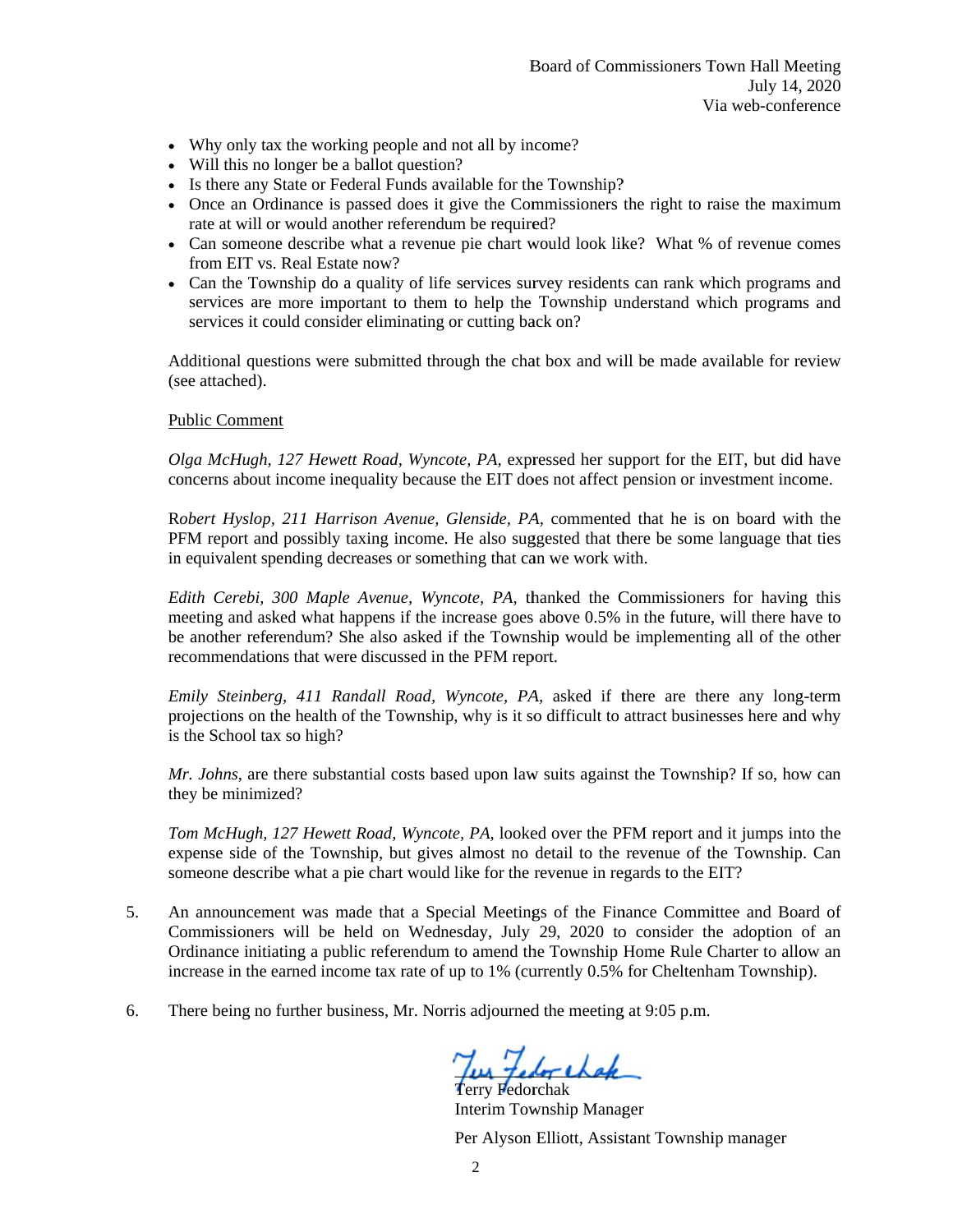**Cheltenham Township Board of Commissioners** I RTILIA ETA MATERI



Voter Referendum to Permit the Increase of the **Cheltenham Township Earned Income Tax** Tuesday, July 14, 2020, 7:30 p.m.

1) Call to Order

- 2) Presentation on the Need for an Increase in the Earned Income Tax
- 3) Presentation on the Voter Referendum Process and Time Line
- 4) Citizens Forum
- 5) Announcement of Special Meetings of the Finance Committee and Board of Commissioners on Wednesday, July 29, 2020 to consider the adoption of an Ordinance initiating a public referendum to amend the Township Home Rule Charter to allow an increase in the earned income tax rate of up to 1% (currently 0.5% for Cheltenham Township).
- 6) Adjournment

Meeting Etiquette: Please mute yourself upon entering the meeting and remain muted until the Citizen's Forum. At that time, if you wish to ask a question or provide a comment, please raise your hand and wait to be acknowledged. You can also type a comment in the meeting chat box and it will be read aloud by a meeting moderator. If you are calling in via telephone, you can dial \*9 to request to speak. Once you are recognized to speak, please state your name and address for the record.

This meeting will be recorded and the recording will be posted on the Township's website, YouTube and Facebook pages.